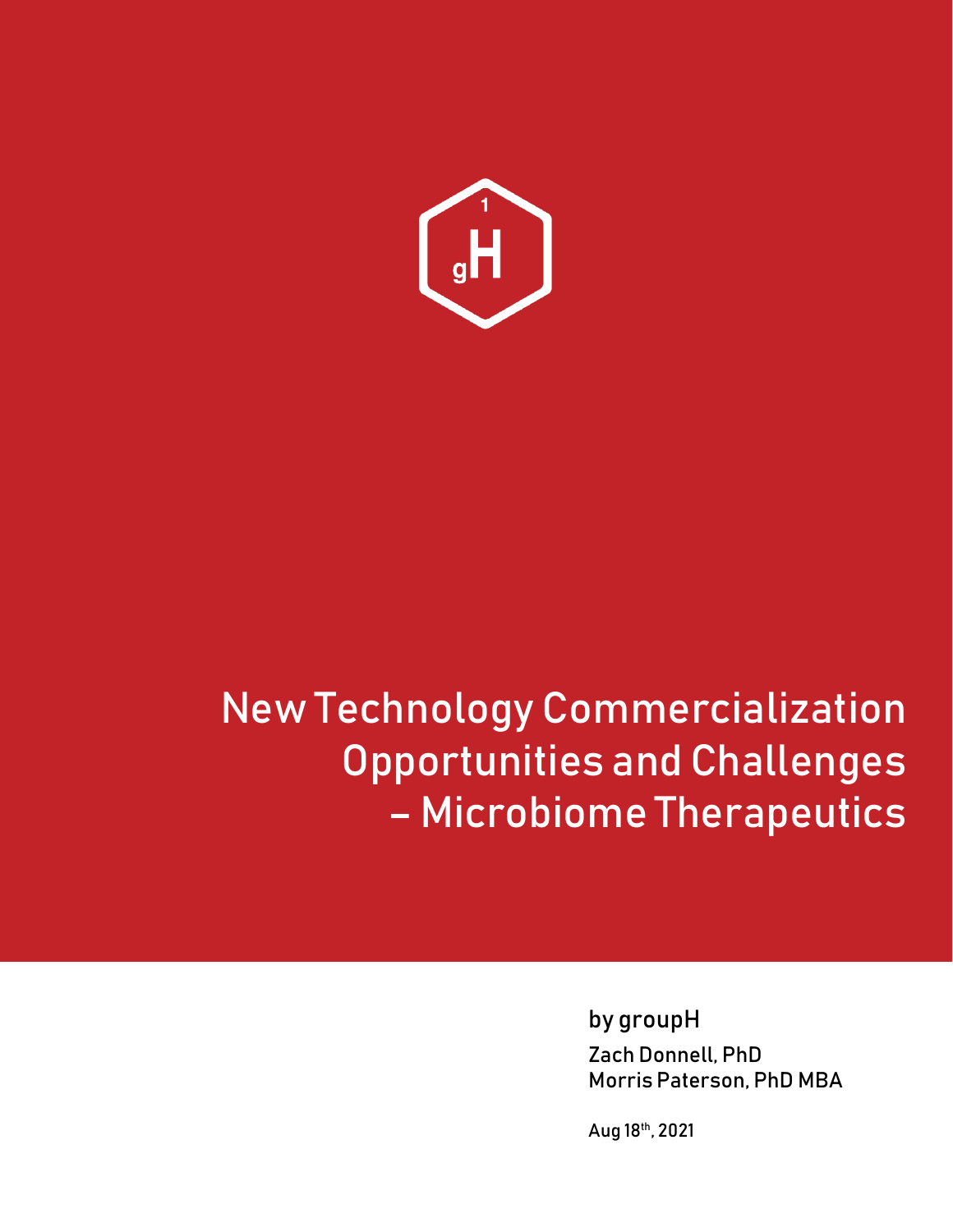# WHAT IS **IT?**

- Microbiome therapeutics modify an individual's microbiota (using additive, subtractive or modulatory approaches) with the goal of treating or preventing disease
	- $\circ$  Additive approach: the supplementation of the host microbiota with either a new strain or a consortium
	- $\circ$  Subtractive approach: the elimination of specific of members of an individual's microbiota
	- $\circ$  Modulatory approach: the administration of a therapeutic to modulate the composition or activity of the endogenous microbiome
- Microbiome therapeutics generally utilize the following approaches:
	- $\circ$  Small molecules: microbiome-informed approaches that manipulate the biology of bacteria and/or host with traditional pharmaceuticals. For example, Enterome Bioscience's small molecule EB8018 blocks the bacterial adhesin FimH to reduce downstream cytokine production
	- $\circ$  Single-strain bacteria: live biotherapeutics consisting of only one bacterial species. This approach enables manipulation of the microbiome via bacterial engraftment, while providing a more streamlined approach than complex consortia. Companies such as 4D Pharma are pioneering single strain therapies with the rationale that they are akin to a single API in traditional modalities
	- o Microbial consortia: live biotherapeutics consisting of multiple species with the rationale that a bacterial community needs to be interconnected to be efficacious. Companies such as Vendanta Biosciences are developing consortia of up to 11 different strains, while Federation Bio is attempting to create highly complex consortia of over 120 different strains
	- $\circ$  Genetically modified single-strain bacteria: using bacteria as a vector to synthesize and deliver enzymes or payloads in vivo that have a therapeutic effect. Synlogic is currently leading the way with programs for PKU and hyperoxaluria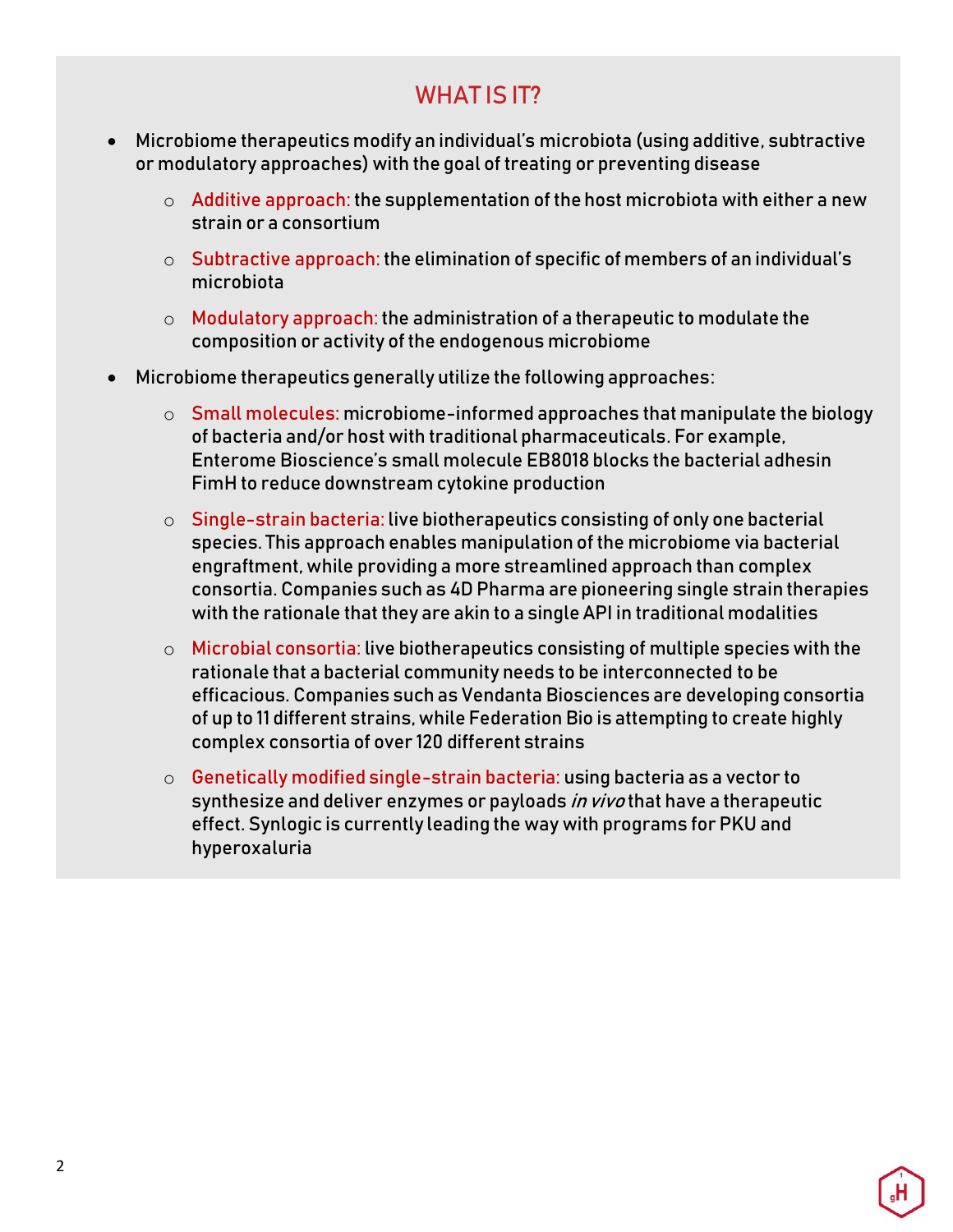# COMMERCIALIZATION OPPORTUNITIES



#### General

- The microbiome is important for many aspects of human health and evidence is mounting that shows that an altered microbiome is associated with a wide variety of different diseases. Modifying an individual's microbiome could have therapeutic benefit across disease areas as diverse as infection, autoimmune / immunology, oncology, metabolism, and neurology
- While considerable research has focused on the gut microbiome, other organs like the skin and the vagina could also be amenable to microbiome approaches
- In addition to these therapeutic opportunities, there are also opportunities for manufacturers of small molecule and antibody therapies to improve the profile of their product by improving the dosing/frequency, efficacy, safety, and tolerability. Gut bacteria can affect a drug's PK/PD, and influencing them could affect a drug's half-life, increase response rates and/or deepen  $responents<sup>1</sup>$  $responents<sup>1</sup>$  $responents<sup>1</sup>$

#### Recurrent C. difficile infection Opportunities

- Recurrent C. difficile infection (rCDI) is the most widely known 'use case' for microbiome therapies, has the strongest rationale for microbiome manipulation (due to the strong link between rCDI and the disruption of the colonic microbiota, primarily due to antibiotics), and is the most advanced indication with several products in late-stage development
- Treating rCDI with a microbiome therapeutic has a number of commercial incentives: (1) CDI is the leading cause of hospital-acquired infection in the US and recurrent infection carries a mortality risk, and may necessitate prolonged hospitalization, thereby creating a financial burden on healthcare systems, (2) there are currently few efficacious treatment options for rCDI, (3) patients with recurrent disease form an easily-definable target patient population, which is important for payers, and (4) a new microbiome therapeutic could fit easily into the treatment landscape
- Given this strong case, numerous players are exploring microbiome-based therapies for rCDI; SER-109 (Seres Therapeutics) and RBX2660 (Rebiotix/Ferring) are taking the lead with Phase 3 programs, with others following behind
- SER-109 is on track to be the first microbiome product to market. After the Phase 2 study did not show any statistically significant benefit, the Phase 3 study, using 10x the dose and a different diagnostic approach to select patients with  $C$ . difficile, demonstrated a significant reduction in re-occurrence of infection compared with placebo at 8 weeks in Aug 2020, with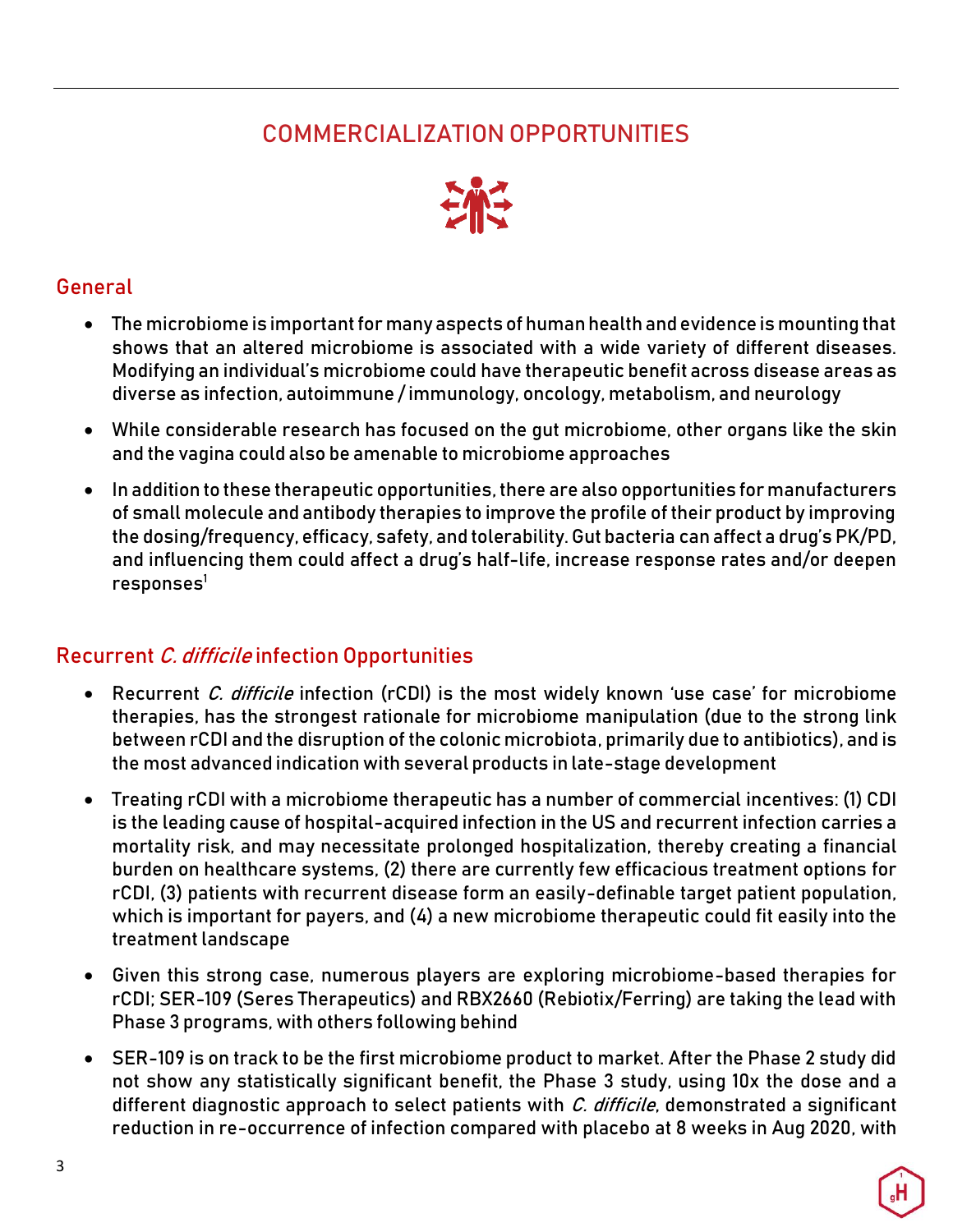confirmatory follow-up data at 12 and 24 weeks. However, Seres is continuing an open-label study, since the FDA has stated it will require 300 patients at the marketed dose in the safety database, monitored for 24 weeks, to secure approval. Seres plans to co-commercialize with partner Nestlé Health Science, with its global pharmaceutical business Aimmune Therapeutics taking the lea[d](#page-12-1)<sup>[2](#page-12-1)[,3](#page-12-2)</sup>

• We expect the successful development and commercialization of SER-019 to have a classeffect for microbiome therapies in general as a proof-of-concept

#### Autoimmune / Immunology Opportunities

- In recent years, studies have highlighted the role of the microbiome in the pathogenesis of numerous autoimmune diseases
- For example, research has shown that both ulcerative colitis (UC) and Crohn's disease (CD) are associated with (1) a reduced diversity of the microbiota, (2) a decrease in antiinflammatory bacteria, and (3) an increase in pro-inflammatory bacteria. This shift to a dysbiotic state is believed to be a contributory factor leading to intestinal inflammation. Furthermore, Fecal Microbiota Transplantation (FMT) has seen some success with UC in randomized controlled trials in mild-moderate patients
- There is therefore an opportunity for microbiome therapies to target the triggers of inflammation in these inflammatory bowel diseases (IBD) and prevent it occurring. A couple of companies have completed Phase 1 work in IBD, and until recently Seres was testing SER-287 in Phase 2b for UC
- UC has a strong commercial opportunity, driven by the large population size (700,000 cases in the US), the impact that symptoms have on patients' daily lives, and the lack of response to current standard of care (only one in three patients achieves remission[\)](#page-12-3)<sup>4</sup>
- Beyond UC and CD, links between disruption of infant microbiome and development of allergic diseases have been elucidated. This scientific basis provides the theoretical potential to prevent allergic diseases by prevention of immune cascades. Siolta Therapeutics is leading the way in developing microbiome therapeutics for the prevention of allergic disease, chiefly atopic dermatitis, food allergy, and allergic asthma in those at high-risk for developing allergic diseases

#### Oncology Opportunities

- Based on mouse models, there is a scientific rationale for the role of the microbiome in both response and toxicit[y](#page-12-4) from immune checkpoint inhibitor therapy<sup>5</sup>. Observational studies in humans with metastatic melanoma have found differences in response to anti-PD1 immunotherapy and separately to ipilimumab (anti-CTLA-4) according to baseline microbiome. Furthermore, a recent study found the FMT overcomes resistance to anti-PD-1 therapy in melanoma patient[s](#page-12-5) $6$
- However, this field is in preclinical and early clinical development. Vedanta Bioscience has an ongoing Phase 1/2 study with Bristol-Myers Squibb in advanced or metastatic melanoma,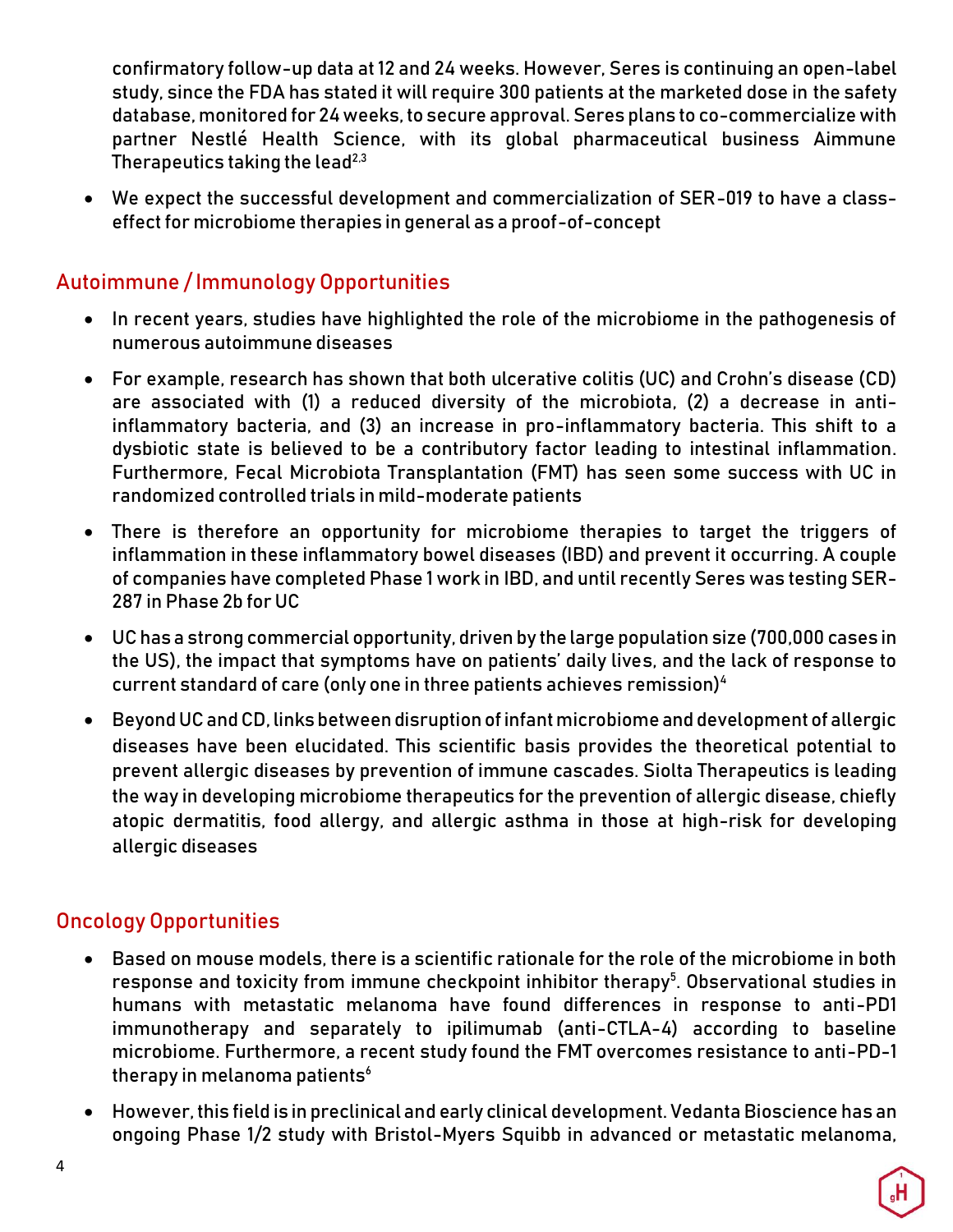gastric and colorectal cancer testing nivolumab in combination with VE800, a daily oral therapy consisting of a live bacterial consortium of 11 strains that act in concert to activate cytotoxic CD8+ T-cells. Results are anticipated in 202[1](#page-12-6)<sup>7</sup>

• Given the widespread use of checkpoint inhibitors and the high unmet need for better outcomes in oncology, there is a significant opportunity to improve response rates through microbiome modulation. However, the field is in an early stage with only a few players exploring this option in human clinical trials. If one of these studies demonstrates proof-ofconcept, this could propel microbiome therapies quickly in oncology as complements to the key therapy

#### Neurology Opportunities

- The gut-brain axis link to the microbiome has been solidly established in academic literature and the microbiome has been implicated in numerous CNS indications, such as Parkinson's disease, anxiety, autism, and depressio[n](#page-12-7)[8](#page-12-7)
- Degenerative CNS diseases including Parkinson's disease and Alzheimer's disease have ample commercial incentives for drug development including high unmet need due to lack of tolerable and efficacious therapies for motor and non-motor symptoms, and very large population sizes and associated societal cost
- Psychiatric illnesses including major depressive disorder (MDD) have been linked to inflammation resulting from increases in pro-inflammatory cytokines (IL-6 and TNF-α) and decreases in anti-inflammatory cytokines (IL-19 and TNF-β). Bacterial translocation from the gut can lead to systemic inflammation and has been proposed as a potential mechanism for induction and/or exacerbation of M[D](#page-12-8)D<sup>9</sup>
	- o NuBiyota is currently recruiting for a Phase 2 trial of MET-2, an orally administered microbial consortia of 40 different strains of gut bacteria from healthy donors, in people with major depressio[n](#page-12-9)<sup>[10](#page-12-9)</sup>. Primary completion was anticipated in mid-2021
- Scioto Biosciences's SB-121 (orally administered *Lactobacillus reuteri*) is currently recruiting for a Phase 1 trial in autis[m](#page-12-10)<sup>[11](#page-12-10)</sup>
- In addition to the ongoing clinical development, 4D Pharma has multiple ongoing neurologyfocused preclinical programs including MRx0029 (*Megasphaera massiliensis*) and MRx0005 (Parabacteroides distasonis) aimed at neurodegenerative diseases including Parkinson's disease. To date, *in vitro* data has been published that demonstrates potential neuroprotective properties via reductio[n](#page-12-11) of pro-inflammatory  $IL-6$  secretion<sup>[12](#page-12-11)</sup>

#### Metabolism Opportunities

• The occurrence of microbial dysbiosis has been linked to metabolic disorders including diabetes and obesity, which are large and growing indications in the US and other developed nations. The gut microbiota clearly contributes heavily to many metabolic functions including bile acid and choline transformation, fermentation and absorption of indigestible carbohydrate[s](#page-12-12), and production of vitamins and amino acids<sup>[14](#page-12-12)</sup>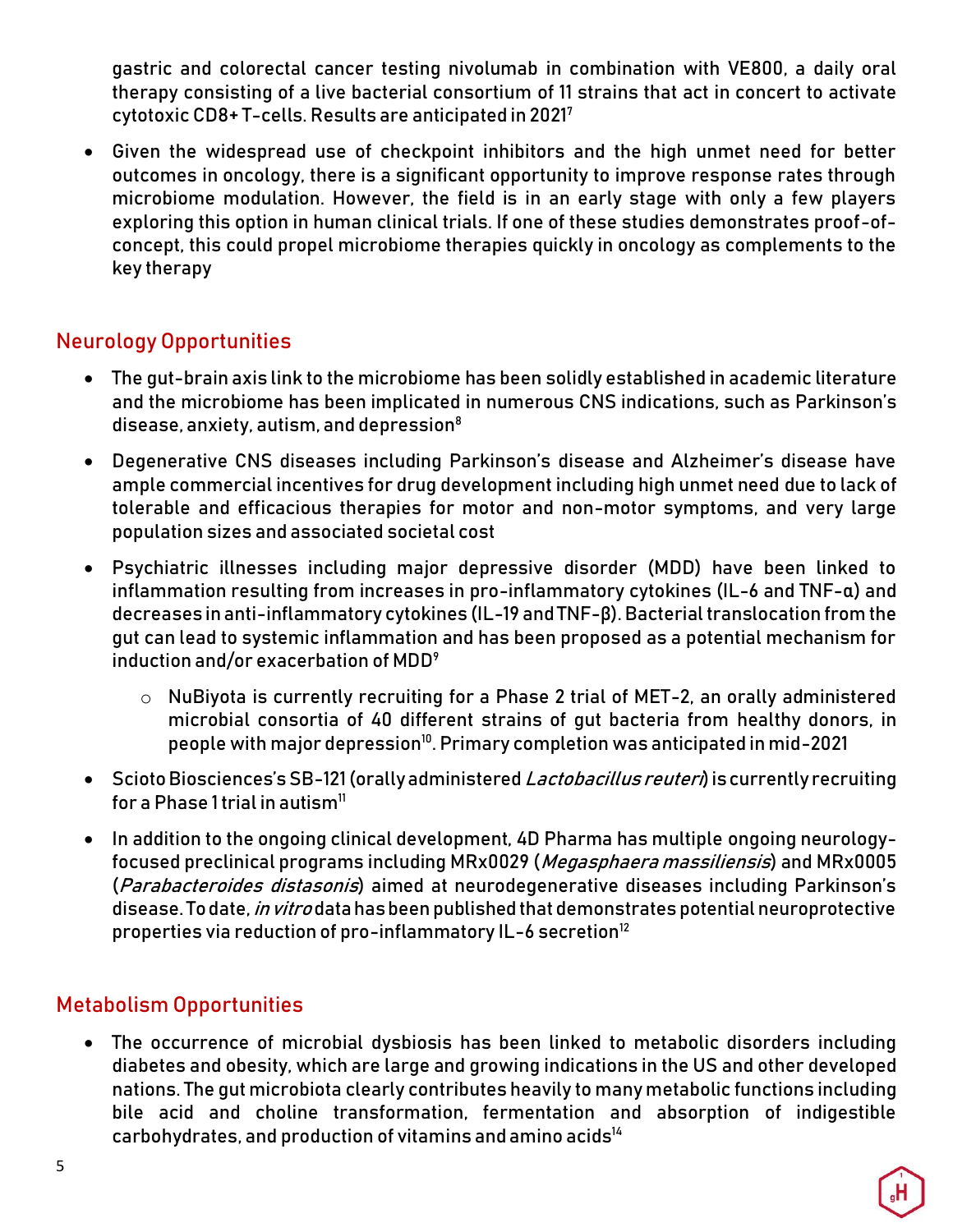- The commercial opportunity for these indications is based on the extremely high prevalence of metabolic diseases and the intense pressure they exert on healthcare spending, and the poor compliance for standard of care therapies that require chronic administration. This dynamic leads to high visibility on payers' radars and a commercial double-edged sword, as payers closely scrutinize new therapies, but also are open to alternatives that can build evidence of reduced healthcare spending. Development of therapies that can deliver longterm results from a small number of administrations and therapies with improved compliance are highly desired by clinicians and payers. Microbiome therapies have many of the properties that could fill this need, but remain largely preclinical at present
- In addition, a large variety of rare genetic disorders including phenylketonuria and hyperoxaluria among many others affect discrete components of the metabolic system and may potentially be amenable to microbiome therapy
	- Synlogic is using genetically-modified bacteria to deliver enzymes into the human gut and has achieved proof-of-concept (1) lowering Phe in healthy volunteers and patients with phenylketonuria (PKU) with SYNB1618, and (2) consuming oxalate in the GI tract and reducing oxalate in the urine of healthy (for treating Enteric Hyperoxaluria (HOX) with SYNB8802[\)](#page-12-13) [15](#page-12-13)

## COMMERCIALIZATION CHALLENGES



#### General Challenges

- Microbiome science is in its infancy and brings research and clinical development risk: The scientific rationale that a microbiome therapeutic can be used to treat some indications is 'strong', such as recurrent C. difficile infection, 'moderate' for autoimmune / immunology and oncology, and 'exploratory' for others, such as metabolism and neurology. Therefore, drug developers need to accept the risk of developing the proof of concept as part of their development program. A good analog is Alzheimer's disease where drug developers tested the underlying 'amyloid hypothesis' while testing the safety and efficacy of their therapies
	- $\circ$  Imperfect translational animal models: The microbes in mice are different from those in humans, making translation of animal data to humans almost impossible. This can slow down and complicate preclinical work, where developers will need to build additional *in vitro* and *ex vivo* models. While some progress has been made with humanized gnotobiotic mouse models, this lack of established preclinical models adds risk to early clinical work
	- o Person-to-person variability of endogenous microbiome: Different individuals can harbor vastly different microbiomes, influenced by their geographic location, genetics, diet, age, mode of birth, medication history, and other factors. As a result, individuals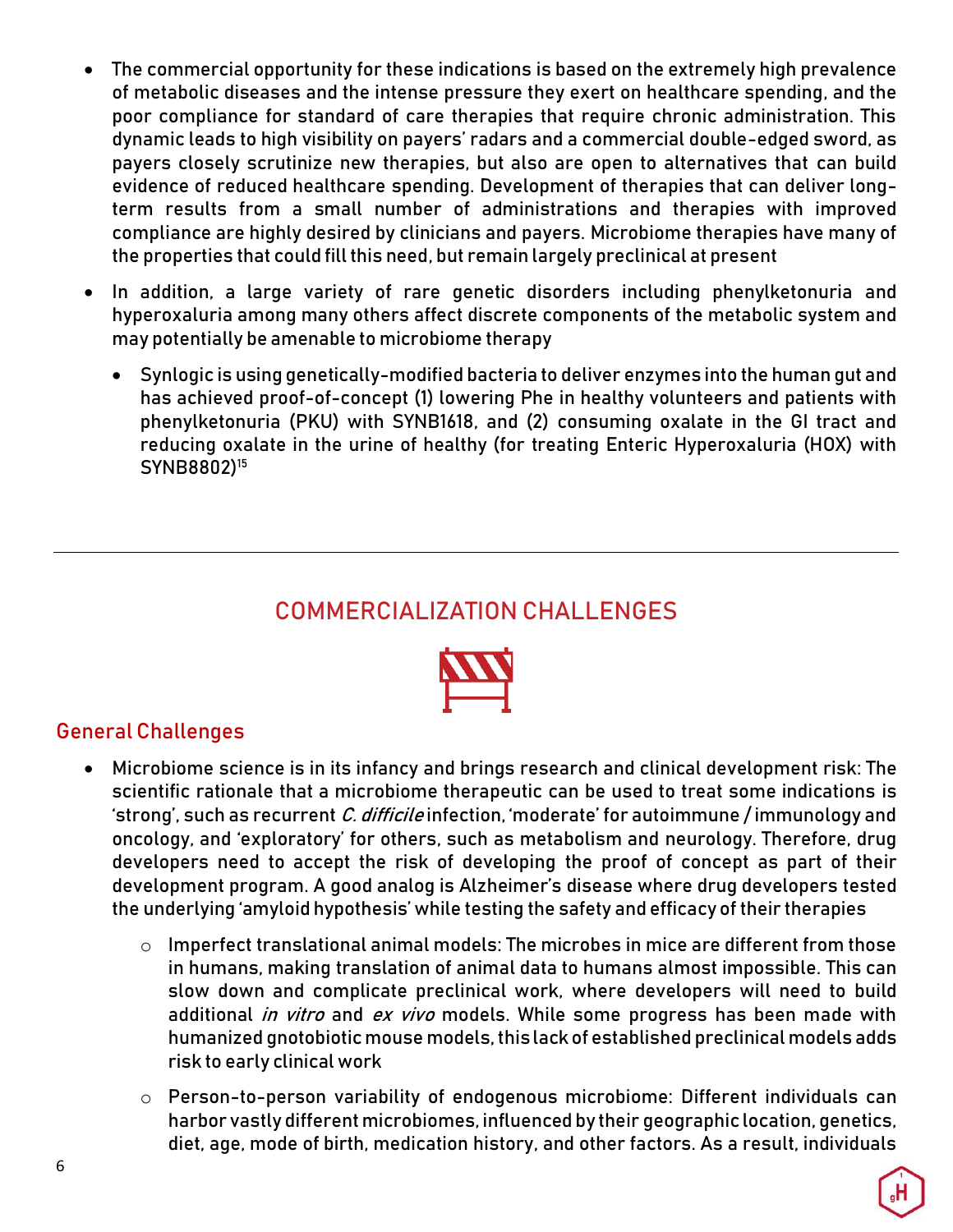can start therapy with very different baseline microbiome profiles and developers need to understand how these differences can impact the safety of their product and result in different efficacy / response rates across individuals

- o Impermanence and malleability of the microbiome: An individual's microbiome population changes over time and also in response to disease. Ulcerative colitis (UC) patients for example, have undergone years of exacerbations and remittance, and the microbes that triggered the beginning of the inflammatory cycle can be different than those found mid-cycle. Furthermore, given the long and complex journey that UC patients may have suffered for months or years under the care of a primary care physician and received misdiagnoses, exacerbations may have shaped the microbiome. It is often not clear if 'dysbiotic microbiome' is the cause of or the result of disease. This increases trial risk and introduces uncertainty
- o Stable engraftment of therapeutic microbes into the endogenous microbiota is necessary if long-term efficacy is therapeutically desirable: The introduced microbiota need to exist and persist in the host's endogenous ecosystem. As a solution, some development programs are pre-treating / conditioning with a targeted antibiotic to 'open up an ecological niche' for the therapeutic microbes to occupy
- Long-term side-effects are unknown (safety Catch-22): The very same rationale that the microbiome is associated with numerous areas of health (across GI, metabolic, CNS, etc) also raises the potential for therapies that manipulate the microbiome to have long-term effects, that have not yet been elucidated
- Regulatory challenges: Since microbiome-based therapies represent an entirely new category of treatment, there is a lack of an established regulatory pathway for developers to follow. The FDA has defined a Live Biotherapeutic Products (LBP) category and in 2019 the EU has accepted LBPs as a new category of medicinal product[.](#page-13-0) [17](#page-13-0) While the FDA has partly laid out its regulatory requirements for LBPs, the EU has not yet. Given that (1) individuals have such varied baseline microbiomes at the start of therapy, (2) that an individual's microbiome can be affected by many host and environmental factors that are 'in play' during therapy, and (3) that the long-term safety consequences of manipulating an individual's microbiome are not known, regulators are taking a cautious approach and may require longer-term data that could slow down development timelines
- Manufacturing microbiome therapeutics at scale is more difficult than for chemical manufacturing:Manufacturingcells reliably atcommercial scale is challenging and a key step for developers to crack. Manufacturing quality (i.e. purity and potency), consistency (i.e. minimizing batch-to-batch variations) and stability (i.e. maintaining efficacy throughout shipping and storage) are all likely to receive a high level of regulatory scrutiny. Ultimately, manufacturing at scale remains a key barrier to commercialization, even in the face of encouraging clinical results
- Biocontainment is a concern for some types of microbiome therapeutics: The escape of engineered microorganisms into the environment that may lead to unintentional colonization beyond the target patient population. This is more of a concern for live therapeutics that contain genetically modified material, such as microbes introducing a therapeutic enzyme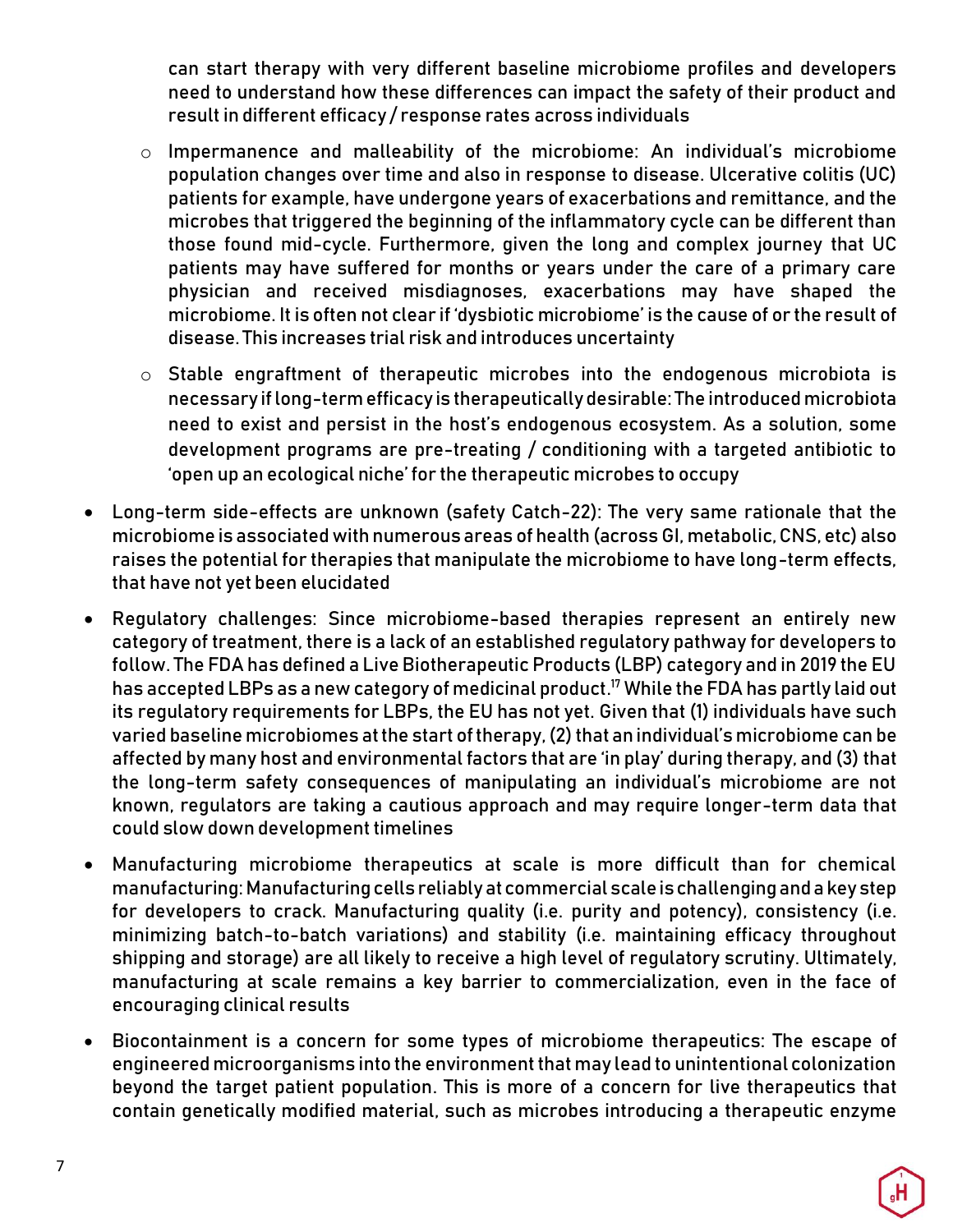function. Conditional kill switches that prevent engineered microbes from replicating outside of the target host tissue have been developed

- Intellectual property protection remains challenging: Patent law prohibits patenting naturally occurring materials as 'composition of matter' patents, presenting a unique challenge for new microbiome therapies. Therefore, developers may need to rely more on 'formulation' and 'use' patents, which have historically been regarded as weaker<sup>18</sup>
- Competitive threat from Fecal Microbiota Transplantation (FMT): FMT involves taking stool from a healthy person and delivering it, typically as an enema, to the recipient. Scientific evidence of the potential for microbiome therapeutics has been built, in part, on research with FMTs. However, the availability of FMT approaches, such as homemade approaches (e.g. Facebook sample swapping) or stool banks will represent a significant low-cost off-label competitive threat to proprietary microbiome therapies. FMTs have a number of weaknesses: (1) patient deaths have resulted from pathogen-contaminated transplants leading the FDA to issue a safety alert over the potential for viruses, pathogenic bacteria, or parasites to be transmitted to a recipient, (2) it can be challenging for patients to identify the most appropriate donor, (3) enemas are an unattractive route of administration, (4) FMT is only loosely regulated, and (5) FMT is challenging to provide at-scale. While proprietary microbiome therapies aim to have the advantage in terms of clinical evidence, manufacturing CMC standards, safety, and more palatable RoA, the low-cost threat remains
- Analyst sentiment and investor appetite will 'wax and wane' while microbiome developers advance the field: When SER-109 failed its Phase 2 study for recurrent *C. difficile* infection in 2016, the field saw investment dry up $^3$ . It later got a boost when the same product hit its Phase 3 primary endpoints, but a frost may be setting in after the recent failure of SER-287 in Phase 2b for UC<sup>19</sup>. Microbiome developers will need navigate this changing sentiment

#### Recurrent C. difficile infection (rCDI) Challenges

- Treating rCDI with a microbiome therapeutic could become a crowded space. In addition to Seres Therapeutics and Rebiotix/Ferring in Phase 3, Vedanta Biosciences and Finch Therapeutics have products in Phase 2, with others in Phase 1 development. If successful, this level of competition will decrease the market share for each player, and increase the need for these products to differentiate themselves
- C. difficile infection quidelines already give physicians leeway to try FMT in patients with recurrent disease. Particularly within this treatment landscape, it will be important for developers of proprietary microbiome therapies to differentiate from FMT. Until clear differentiation is established, guidelines and clinical practice may be slow to switch, leading to slow commercial uptake of proprietary microbiome products
- Microbiome therapeutics could also face competition from new small molecule therapies (such an emerging antibiotics) also in development to treat rCDI, that could further reduce the market opportunity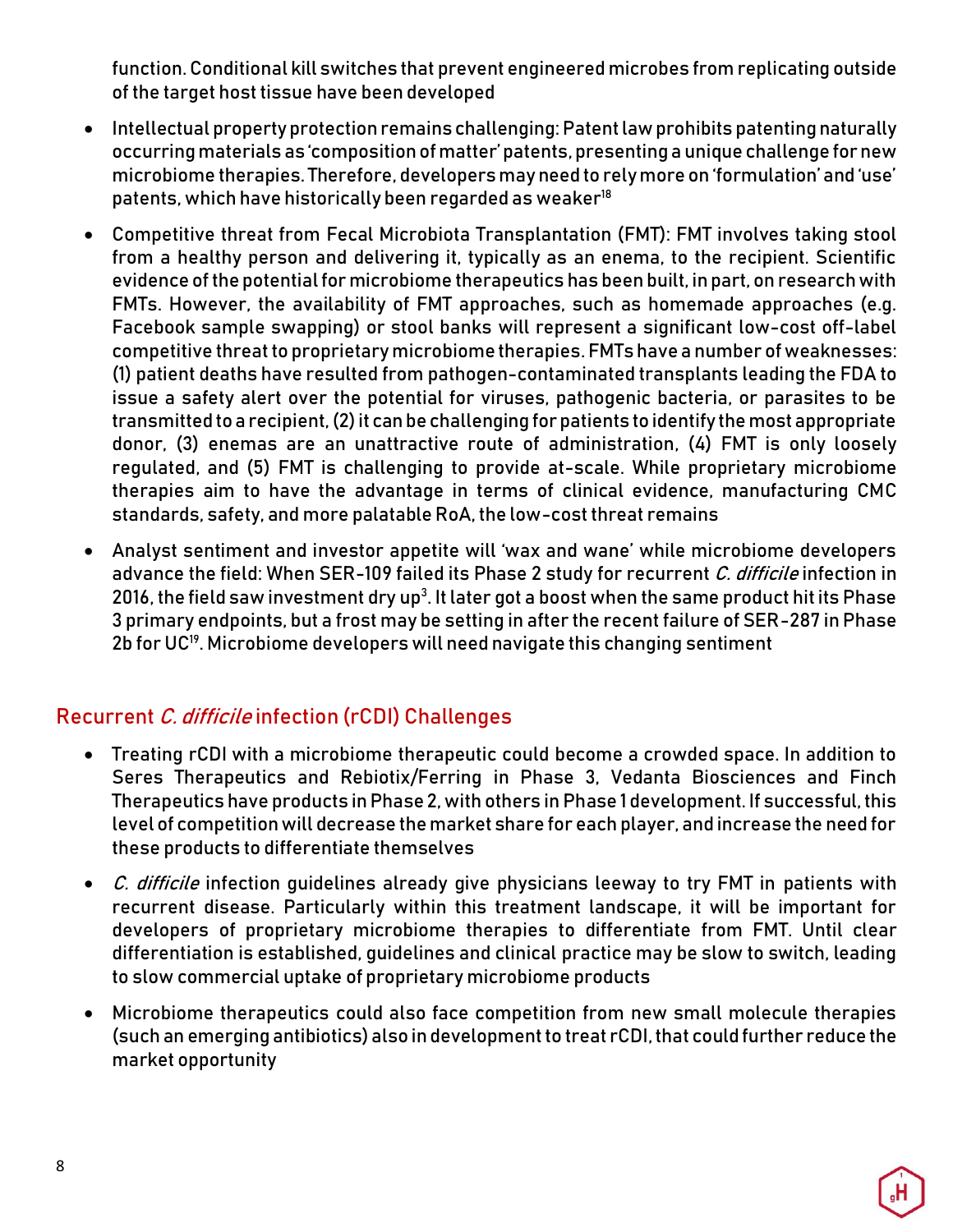### Autoimmune / Immunology Challenges

- In ulcerative colitis (UC), microbiome therapies face a number of challenges:
	- $\circ$  Firstly, the exact etiology of UC is unknown and the disease appears to be multifactorial and polygenic. Etiologic factors potentially include genetics, immune system reactions, diet, antibiotic use, NSAID use, low levels of antioxidants, psychological stress factors, and a smoking history. Given this complex picture, the exact role of the 'dysbiotic microbiome' is unclear, and questions remain regarding whether microbiome manipulation can be effective therapeutically
	- o Ulcerative colitis (UC) is already a complex treatment landscape with multiple therapeutic classes in use: 5-aminosalicylates (ASA) and corticosteroids for mildmoderate patients and aTNFs, vedolizumab, ustekinumab, and tofacitinib for moderate-severe patients, followed by surgery. Microbiome therapies need to find their best fit into the treatment landscape, where the mechanism of preventing inflammation will have the most effect; as an example, Seres is testing in mild-tomoderate UC patients with inadequate response to ASA
	- $\circ$  The UC market is likely to become even more competitive in the future, with additional aIL-23s, S1P1Rs, JAK inhibitors and other classes in development, making it even more important to find the ideal positioning in the treatment landscape. This will include understanding the best timing in a patient's disease for the microbiome therapy to be most effective, and whether it can be combined with existing treatments
	- $\circ$  As with all the new therapies, it will also be important to understand which products payers consider to be the appropriate pricing reference points – current treatments for mild-to-moderate patients are priced considerably lower than the premium-priced biologics used for severe disease, meaning much lower pricing potential for for microbiome therapies targeting mild-to-moderate patients
	- o The very recent failure of SER-287 in Phase 2b for UC highlights the challenges and risks of developing a new therapeutic class; Seres hopes to gain insights from this study that can be used to inform its next generation candidate for UC
- Microbiome treatments aiming to prevent autoimmune diseases have a different set of challenges:
	- o While it is widely acknowledged that preventing disease is preferable to treating disease once it has occurred, preventative therapies need to be (1) particularly safe and convenient, since they are being used in individuals without disease, and (2) used in individuals with the greatest change of developing the disease – to minimize use in individual who do not go on to develop disease
	- $\circ$  For preventative therapies, payers typically want a tightly defined target patient group – to minimize the cost of providing therapy to individuals who will not receive benefit – and both physicians and payers want to avoid exposing these individuals to the sideeffects and/or risks of a novel therapy unnecessarily. As an example, in its Phase 1b study, Siolta Therapeutics focused on individuals with a positive skin prick test to two or more allergens, and those with a family history allergic disease in its Phase 2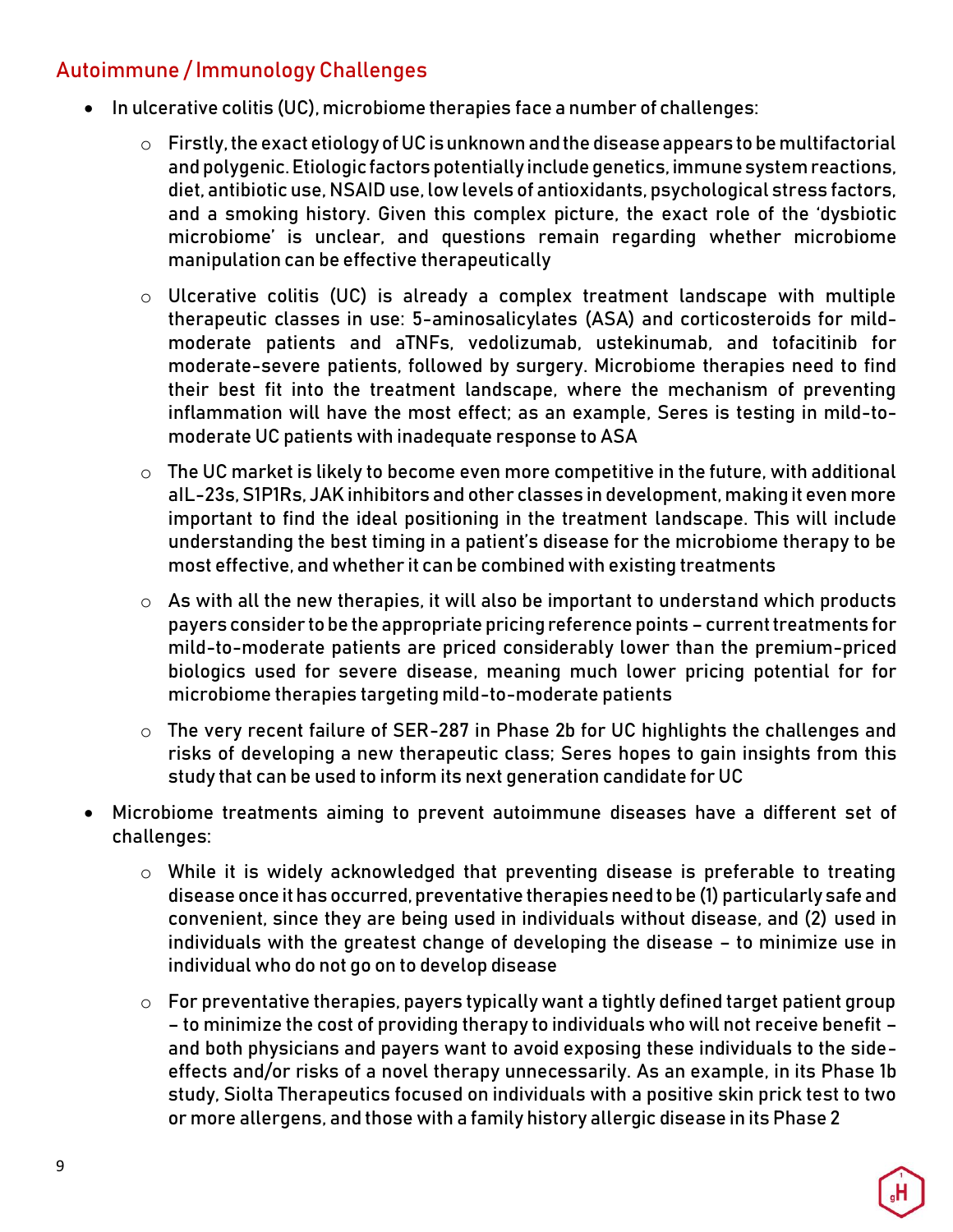o Preventative microbiome therapies also need to employ novel clinical development strategies, since an individual's microbiome can already be established by 3 months of age, giving a narrowly defined window where prevention of autoimmune disease is possible. Testing novel therapeutics in individuals so young is challenging and has a very high safety bar

#### Oncology Challenges

- While there is a compelling rationale to improve the response rates for widely used for immune checkpoint inhibitor therapy, several barriers exist:
	- $\circ$  Questions remain on the optimal target patients for therapy should therapy be given to all patients, or only those with a certain microbiome profile that would most benefit from manipulation?
	- o Oncologists who are unfamiliar with microbiome therapies will need to be provided with a clear and compelling mechanistic rationale describing a causal relationship between a patient's microbiota, the nature of the microbiome therapy, and CPI response, in order to drive prescribing
	- $\circ$  There is also a risk that combining two immunostimulatory agents and the potential to worsen gastrointestinal side-effects from CPIs
	- o Competition from low-cost FMT from identified CPI-responders
	- o Furthermore, big pharma with CPIs on the market, may be reluctant to open 'Pandora's box' and dig into response rate and target patient selection. This could hurt deal making for microbiome biotechs in this indication

## WHAT TO GET RIGHT

#### General

- Very early on, developers need to form close working partnerships with their respective regulatory authorities to review and refine their clinical trial strategy, especially since this is a new therapeutic category and regulators are taking a cautious approach
- Microbiome companies are developing diagnostic tools in tandem with their therapeutic development – monitoring how the therapeutic intervention changes an individual's microbiota, the duration of engraftment, and how a patient's baseline microbiome profile affects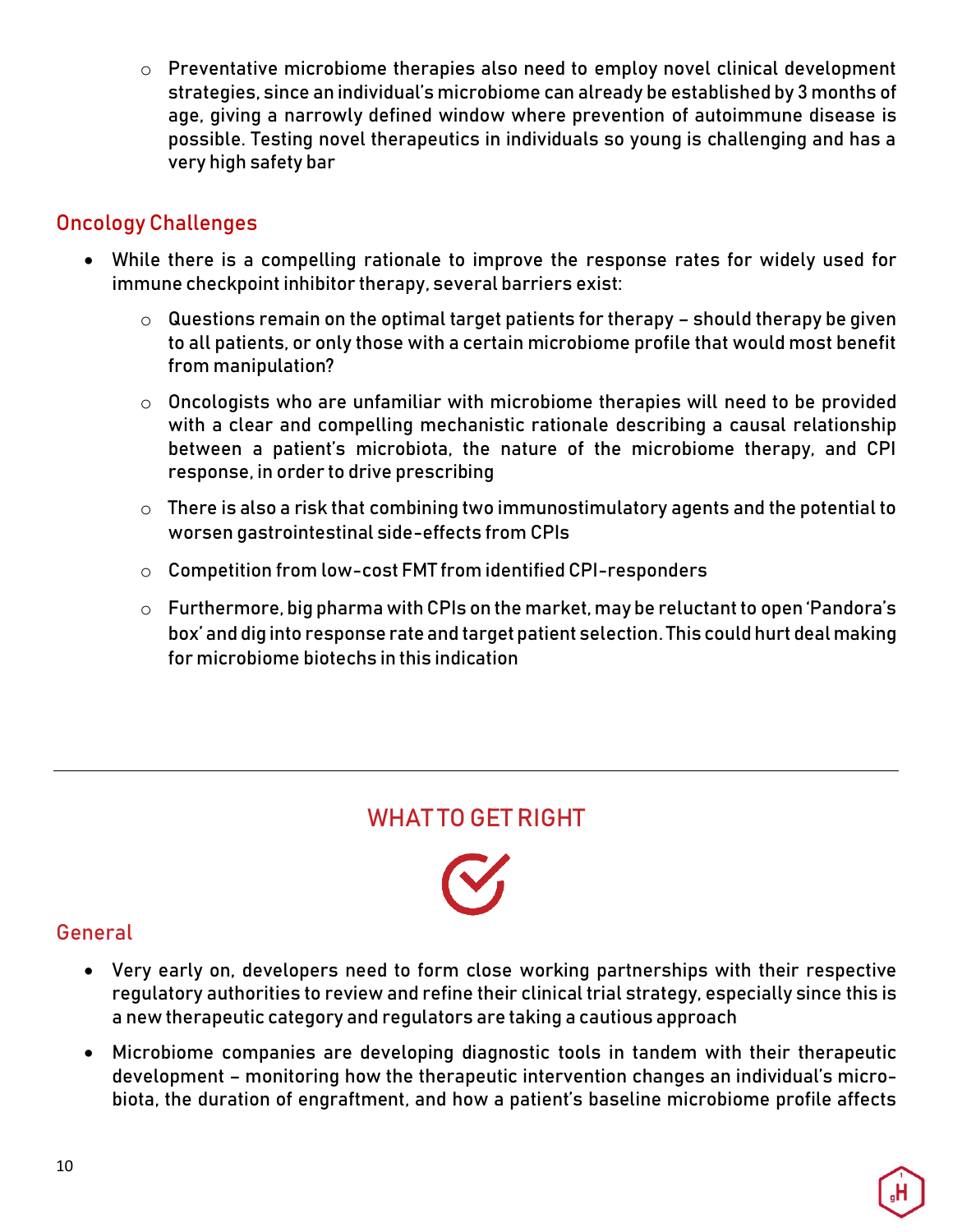treatment outcomes and safety. These tools have the potential to assist in optimizing the consortia during development and driving patient selection for trials

- The bulk of intellectual property protection for microbiome therapies is currently focused on 'formulation' and 'use' patents, rather than 'composition of matter' patents, since many of these therapies are derived from natural sources. These patents are generally viewed as weaker, and microbiome developers are turning to additional protections where they can. One such example is the use of orphan drug designation to extend the exclusivity window by 7 years
- As development progresses, developers will need to engage with payers, physicians, and patients, who may be unfamiliar with microbiome therapeutics, to provide early class / mechanism education
- Significant investment will be needed to build the market: Microbiome therapeutics is a nascent field with a relatively small number of players. The area has started to gain traction, with several companies signing research collaborations. Of the big players, Johnson & Johnson, Takeda and Nestlé Health Science are taking the lead; BMS and AZ are exploring options to complement their oncology pipelines, as is AbbVie in metabolic and inflammatory diseases
	- $\circ$  As the microbiome pipeline matures, greater involvement from established players, and a shift from research collaborations to commercialization deals (such as the recent update to the Nestlé and Seres collaboration in rCDI) will be necessary to provide the commercialization and marketing muscle needed to build this new market
- Launching an entirely new therapeutic class: A key part of building the market will be to raise awareness and understanding of these new therapies across all stakeholders. During launch readiness, deeper engagement will be necessary to:
	- o Provide physician education on MoA, treatment setting, role of diagnostics, route of administration, etc
	- o Provide physicians with guidance on how to counsel patients on topics such as the concurrent use of probiotics, whether a change in diet could be beneficial or detrimental to treatment outcomes, etc
	- $\circ$  Understand the positioning of microbiome therapeutics in the care pathway for each indication and provide clear differentiation from existing options
	- $\circ$  Differentiate proprietary microbiome therapies from FMT, being clear that (1) they are a safer option, (2) consist of an approach that has been specifically designed and tested for the indication / use case, and (3) represent a more palatable option for patients
	- o Map stakeholders' barriers to adoption and develop strategies to overcome them
- As with all new products, microbiome therapies need to build a clear clinical and economic value proposition forpayers, with a late-stage development plan that generate the supporting evidence needed. Developers will also need to understand which products payers consider to be the appropriate pricing reference points, and how relatively cheap 'homemade' FMTs or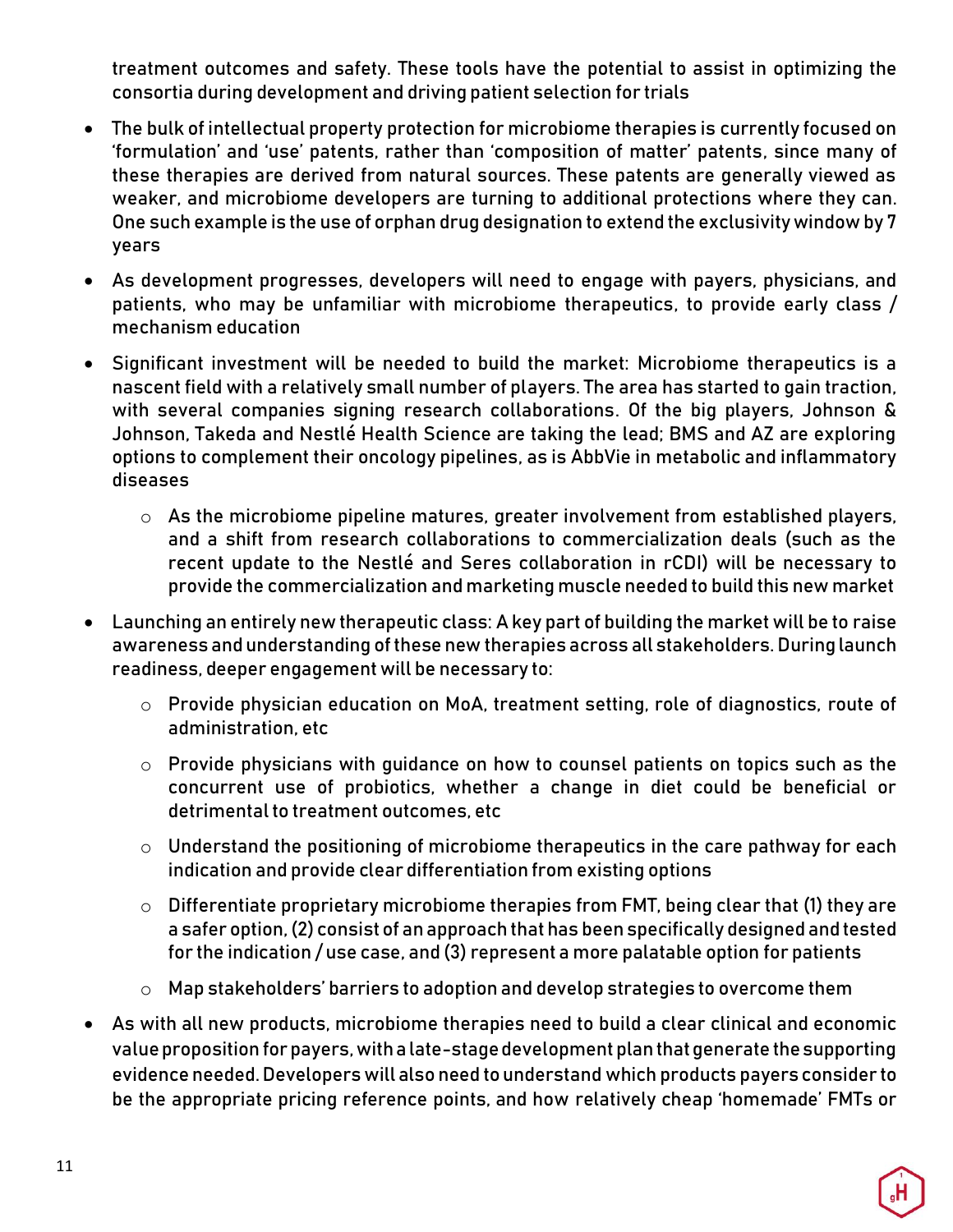those obtained from stool banks are considered in the pricing landscape of the target indication

## WHAT CAN GROUPH OFFER?



#### groupH can conduct…

- Technology scans of next-gen microbiome technologies (small molecules, single-strain bacteria, microbial consortia, genetically modified strains)
- Market-mapping to identify leading microbiome companies
- Scenario planning workshops to understand the implications of different possible future markets to product positioning and the clinical development plan
- Early TPP testing and development to optimize product positioning in the treatment landscape, refine value proposition, identify any commercial challenges or barriers to prescribing, and inform clinical strategy
- Robust opportunity assessments and forecasts including epidemiology, market landscape, commercial forecasting, pipeline and competitor analysis, and market access
- Pricing, reimbursement, and access research in major markets to understand the payer landscape, characterize the value proposition, understand the payer value elements in the TPP, assess the evidence generation against payers' needs and understand the implications of any gaps, understand the price potential and rationale and any potential access restrictions for given price points, and identify any potential market access hurdles and develop potential approaches to overcome these hurdles
- Strategic competitor role-play workshop to understand how competitor activity could shape the future treatment landscape, future patient segments, and remaining unmet needs, to refine product positioning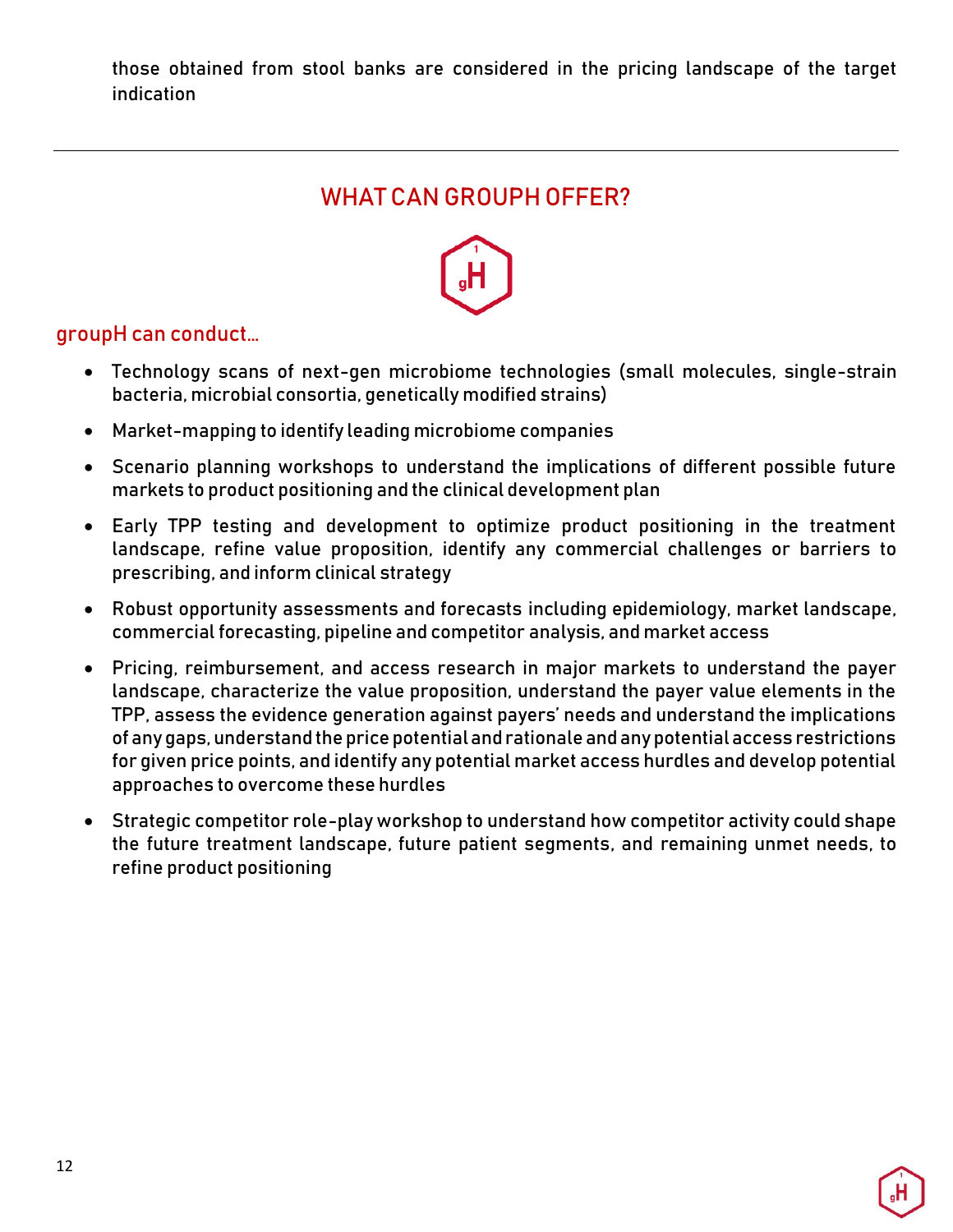# **REFERENCES**

- <span id="page-12-0"></span>1. Zimmermann et al. Separating host and microbiome contributions to drug pharmacokinetics and toxicity. Science (2019).<https://doi.org/10.1126/science.aat9931>
- <span id="page-12-1"></span>2. Seres Press Release: Seres Therapeutics, Nestlé Health Science announce SER-109 cocommercialization license agreement. Jul 1st, 2021
- <span id="page-12-2"></span>3. Ken Garber. First microbiome-based drug clears phase III, in clinical trial turnaround. Nature Reviews Drug Discovery (2020)[. https://doi.org/10.1038/d41573-020-00163-4](https://doi.org/10.1038/d41573-020-00163-4)
- <span id="page-12-3"></span>4. Sage Advisors. Seres Therapeutics: Clinical Data Coming Soon. Seeking Alpha, May 6th, 2020
- <span id="page-12-4"></span>5. Jenq et al. Uncovering the role of the gut microbiota in immune checkpoint blockade therapy: a mini-review. Semin Hematol (2021). <https://doi.org/10.1053/j.seminhematol.2020.05.002>
- <span id="page-12-5"></span>6. Baruch et al. Fecal microbiota transplant promotes response in immunotherapy-refractory melanoma patients. Science (2021)[. https://doi.org/10.1126/science.abb5920](https://doi.org/10.1126/science.abb5920)
- <span id="page-12-6"></span>7. Vedanta Biosciences Press Release: Vedanta Biosciences Announces Initiation of First-in-Patient Study of Immuno-Oncology Candidate VE800 In Combination with Bristol-Myers Squibb's Opdivo® (Nivolumab). Dec 10<sup>th</sup>, 2019
- <span id="page-12-7"></span>8. Martin et al. The Brain-Gut-Microbiome Axis. Cell Mol Gastroenterol Hepatol (2018). <https://doi.org/10.1016/j.jcmgh.2018.04.003>
- <span id="page-12-8"></span>9. Maes et al. Increased IgA and IgM responses against gut commensals in chronic depression: further evidence for increased bacterial translocation or leaky gut. J Affect Disord (2012). <https://doi.org/10.1016/j.jad.2012.02.023>
- <span id="page-12-9"></span>10. The Safety, Efficacy, and Tolerability of Microbial Ecosystem Therapeutic-2 in People With Major Depression and/or Generalized Anxiety Disorder. <https://clinicaltrials.gov/ct2/show/NCT04052451>
- <span id="page-12-10"></span>11. 8-Day Daily-dose Crossover Study of the Safety and Tolerability of SB-121 (Lactobacillus Reuteri With Sephadex® and Maltose) in Subjects, Ages 15 to 45 Years, Diagnosed With Autistic Disorder. https://clinicaltrials.gov/ct2/show/NCT04944901
- <span id="page-12-11"></span>12. Ahmed et al. In vitro Characterization of Gut Microbiota-Derived Bacterial Strains With Neuroprotective Properties. Front Cell Neurosci (2019). <https://doi.org/10.3389/fncel.2019.00402>
- 13. A Study to Assess the Safety and Tolerability of Different Doses of AG019 Administered Alone or in Combination With Teplizumab in Participants With Recently Diagnosed Type 1 Diabetes Mellitus (T1D)[. https://clinicaltrials.gov/ct2/show/NCT03751007](https://clinicaltrials.gov/ct2/show/NCT03751007)
- <span id="page-12-12"></span>14. Lazar et al. Gut Microbiota, Host Organism, and Diet Trialogue in Diabetes and Obesity. Front Nutr (2019)[. https://doi.org/10.3389/fnut.2019.00021](https://doi.org/10.3389/fnut.2019.00021)
- <span id="page-12-13"></span>15. Synlogic Corporate Presentation. Bringing the Transformative Power of Synthetic Biology to Medicine. July 2021.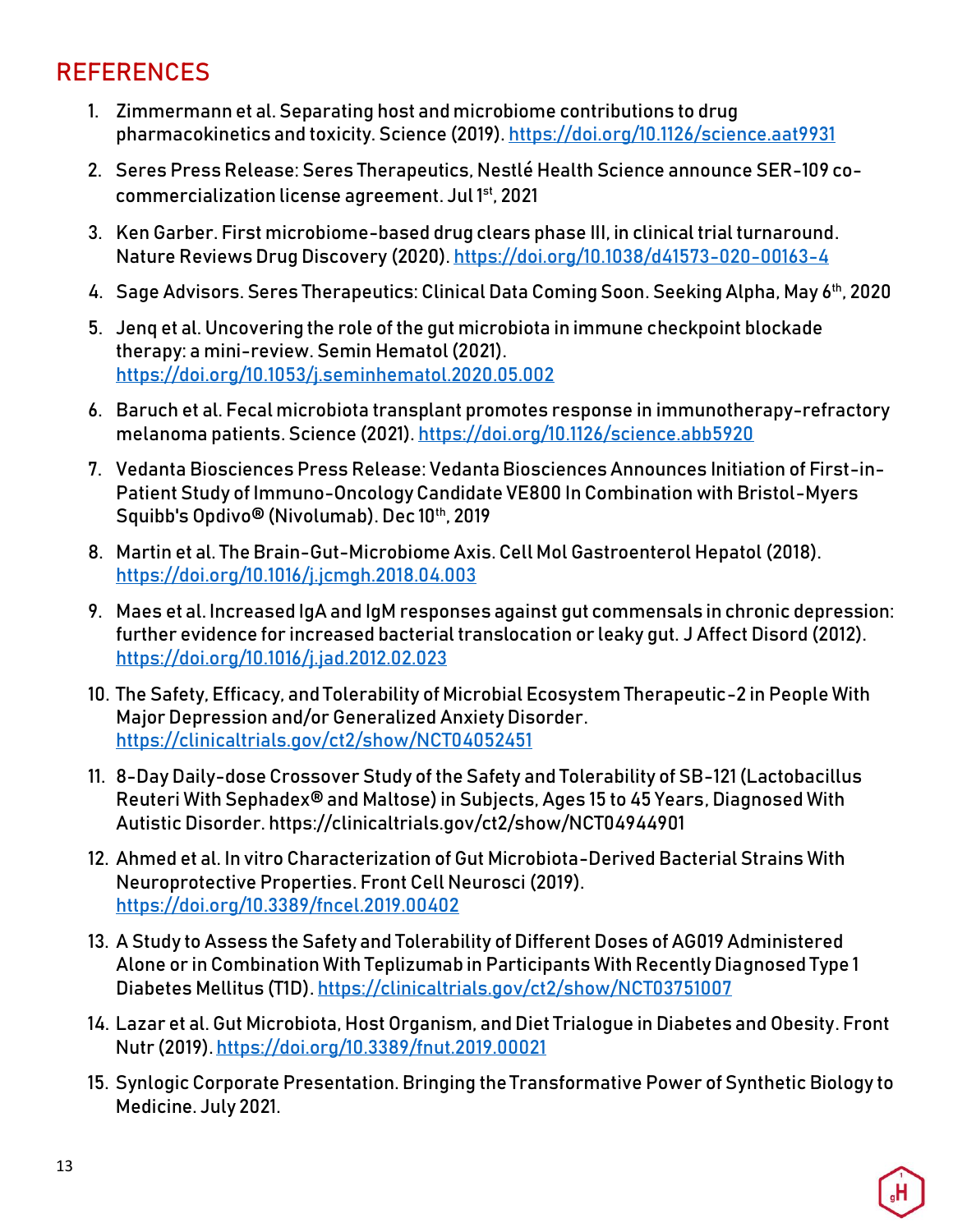- 16. Meyyappan et al. The Safety, Efficacy, and Tolerability of Microbial Ecosystem Therapeutic-2 in People With Major Depression and/or Generalized Anxiety Disorder: Protocol for a Phase 1, Open-Label Study
- <span id="page-13-0"></span>17. Cordaillat-Simmons et al. Live biotherapeutic products: the importance of a defined regulatory framework. Exper & Mol Medicine (2020)[. https://doi.org/10.1038/s12276-020-](https://doi.org/10.1038/s12276-020-0437-6) [0437-6](https://doi.org/10.1038/s12276-020-0437-6)
- 18. Rachel E. Sachs. The Uneasy Case for Patent Law. Michigan Law Review (2018). <https://doi.org/10.36644/mlr.117.3.uneasy>
- 19. Microbiome therapy companies face the fallout of failed Seres trial. STAT News, July 26th, 2021[. https://www.statnews.com/2021/07/26/seres-microbiome-failure-vedanta-finch](https://www.statnews.com/2021/07/26/seres-microbiome-failure-vedanta-finch)